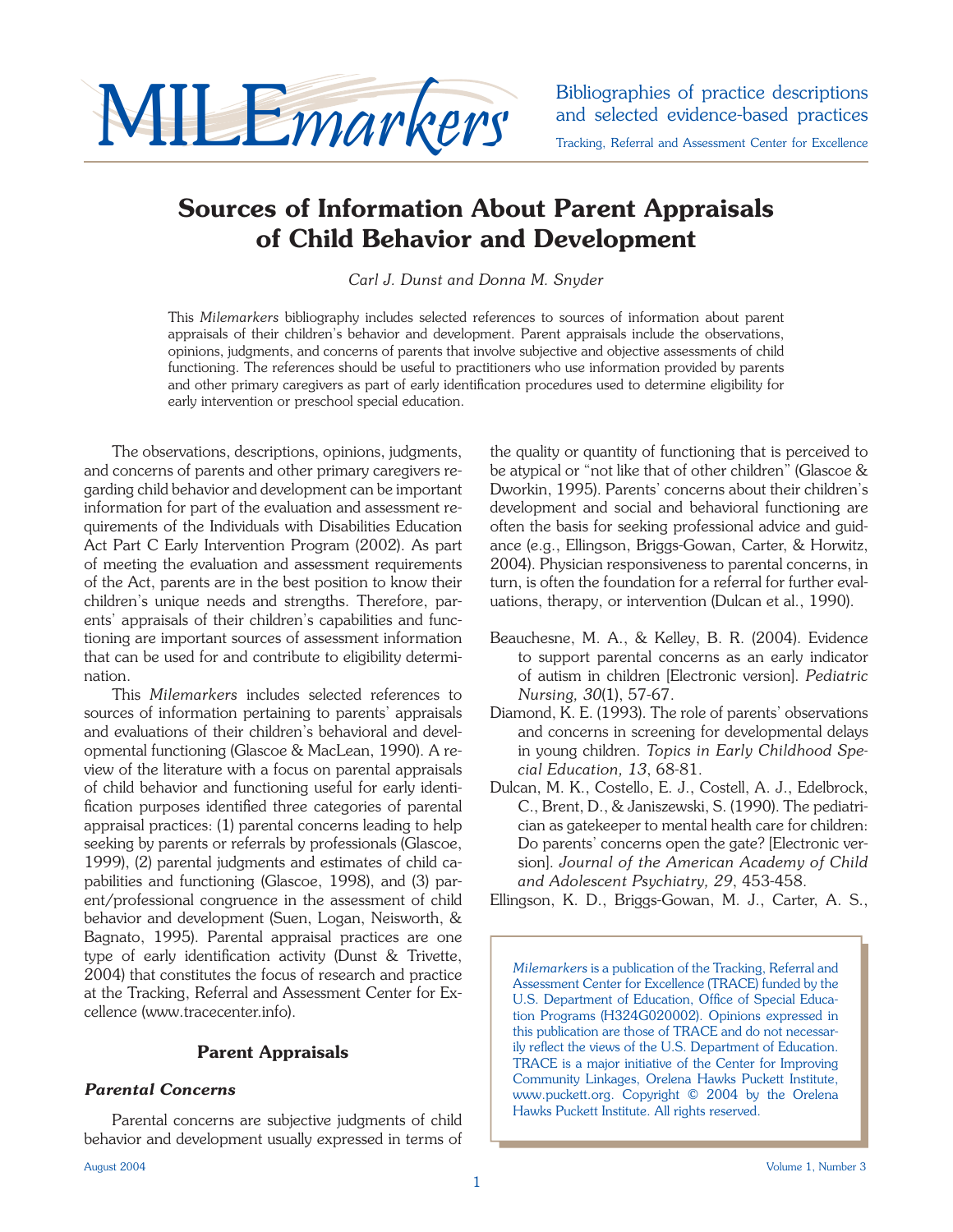# MILE*markers*

& Horwitz, S. M. (2004). Parent identification of early emerging child behavior problems: Predictors of sharing parental concern with health providers. *Archives of Pediatrics and Adolescent Medicine, 158*, 766-772.

- Glascoe, F. P. (1996). Parents' concerns about children's development: Prescreening technique or screening test? *Pediatrics, 99*, 522-528.
- Glascoe, F. P. (1999). Using parents' concerns to detect and address developmental and behavioral problems. *Journal of the Society of Pediatric Nurses, 4*, 24-35.
- Glascoe, F. P. (1999). A method for deciding how to respond to parents' concerns about development and behavior. *Ambulatory Child Health, 5*, 197-208.
- Glascoe, F. P. (1999). The value of parents' concerns to detect and address developmental and behavioural problems. *Journal of Pediatrics and Child Health, 35*(1), 1-8.
- Stickler, G. B., Salter, M., Broughton, D. D., & Alario, A. (1991). Parents' worries about children compared to actual risks. *Clinical Pediatrics, 30*, 522-528.
- Thompson, M. D., & Thompson, G. (1991). Early identification of hearing loss: Listen to parents. *Clinical Pediatrics, 30*, 77-80.
- Triggs, E. G., & Perrin, E. C. (1989). Listening carefully: Improving communications about behavior and development: Recognizing parental concerns. *Clinical Pediatrics, 28*, 185-192.

## *Parental Judgments and Estimates*

 Parental judgments and estimates of child behavior and development are typically assessed using parent-completed scales or instruments, parental reports of their children's current behavior and functioning, or parents' responses to questions that are designed to elicit estimates of children's developmental capabilities (see Glascoe & Dworkin, 1995). Information obtained from these different procedures can be especially useful as part of evaluations for determining both child developmental status and child eligibility for early intervention or preschool special education.

- Briggs-Gowan, M. J., Carter, A. S., Irwin, J. R., Wachtel, K., & Cicchetti, D. V. (2004). The brief infant-toddler social and emotional assessment: Screening for social-emotional problems and delays in competence [Electronic journal]. *Journal of Pediatric Psychology, 29*, 143-155.
- Diamond, K. E., & Squires, J. (1993). The role of parental report in the screening and assessment of young children. *Journal of Early Intervention, 17*, 107- 115.
- Finch, J. R. (2002). *Screening for developmental and behavioral disabilities is cost-effective when parents fi ll out standardized forms*. Retrieved August 26, 2004, from University of Michigan Department of Pediatrics, Evidence-Based Pediatrics Web site: www.med.umich.edu/pediatrics/ebm/cats/devdelay.htm.
- Forsyth, B. W. C., Horwitz, S. M., Leventhal, J. M., Burger, J., & Leaf, P. J. (1996). The child vulnerability scale: An insturment to measure parental perceptions of child vulnerability. *Journal of Pediatric Psychology, 21*, 89-101.
- Glascoe, F. P. (1998). *Collaborating with parents: Using parents' evaluation of developmental status to detect and address developmental and behavioral problems*. Nashville, TN: Ellsworth and Vandermeer Press.
- Glascoe, F. P. (1998). The value of 'parents' evaluations of developmental status in detecting and addressing children's developmental and behavioral problems. *Diagnostique, 23*, 185-203.
- Henderson, L. W., & Meisels, S. J. (1994). Parental involvement in the developmental screening of their young children: A multiple-source perspective. *Journal of Early Intervention, 18*, 141-154.
- Ireton, H., & Glascoe, F. P. (1995). Assessing children's development using parents' reports: The Child Development Inventory. *Clinical Pediatrics, 34*, 248- 255.
- Oliver, B., Dale, P. S., Saudino, K. J., Petrill, S. A., Pike, A., & Plomin, R. (2002). The validity of a parentbased assessment of cognitive abilities in three-yearolds. *Early Childhood Development and Care, 172*, 337-348.
- Pillai-Riddell, R. R., Badali, M. A., & Craig, K. D. (2004). Parental judgments of infant pain: Importance of perceived cognitive abilities, behavioural cues and contextual cues. *Pain Research and Management, 9*(2), 73-80.
- Skellern, C., Rogers, Y., & O'Callaghan, M. (2001). A parent-completed developmental questionnaire: Follow up of ex-premature infants [Electronic version]. *Journal of Pediatrics and Child Health, 37*(2), 125-129.
- Squires, J., Bricker, D., Heo, K., & Twombly, E. (2001). Identification of social-emotional problems in young children using a parent-completed screening measure. *Early Childhood Research Quarterly, 16*, 405-419.
- Squires, J., Nickel, R. E., & Eisert, D. (1996). Early detection of developmental problems: Strategies for monitoring young children in the practice setting. *Developmental and Behavioral Pediatrics, 17*, 420-427.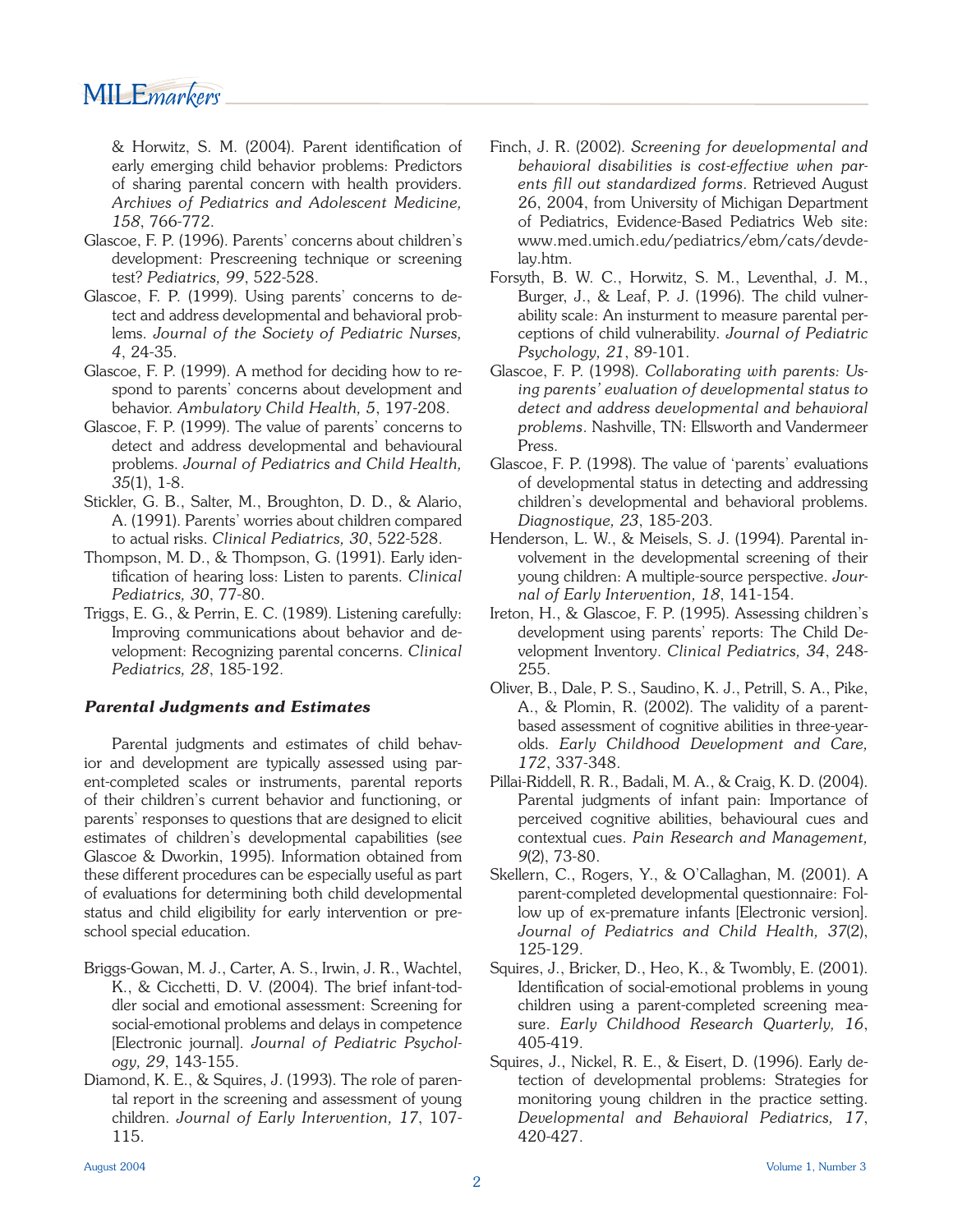## *Parent/Professional Congruence*

 The extent to which parents and professionals make similar judgments regarding child behavior and development (congruence) or whether each provides a different point of view regarding a child's capabilities and functioning has been the focus of research for many years (Bagnato, 1984). Bagnato et al. (in press) concluded, based on their review of the parent/professional congruence literature, that parents and professionals generally agree regarding child behavior and development but that each makes a unique contribution to the understanding of important aspects of child capabilities.

- Bagnato, S. J. (1984). Team congruence in developmental diagnosis and intervention: Comparing clinical judgment and child performance measures. *School Psychology Review, 13*, 7-16.
- Bagnato, S. J., & Neisworth, J. T. (1985). Assessing young handicapped children: Clinical judgment versus developmental performance scales. *International Journal of Partial Hospitalization, 3*, 13-21.
- Blacher-Dixon, J., & Simeonsson, R. J. (1981). Consistency and correspondence of mothers' and teachers' assessments of young handicapped children. *Journal of the Division for Early Childhood, 3*, 64-71.
- Dinnebeil, L. A., & Rule, S. (1994). Congruence between parents' and professionals' judgments about the development of young children with disabilities: A review of the literature. *Childhood Special Education, 14*, 1-25.
- Geiger, D. M., Smith, D. T., & Creaghead, N. A. (2002). Parent and professional agreement on cognitive level of children with autism [Electronic version]. *Journal of Autism and Developmental Disorders, 32*, 307- 312.
- Gradel, K., Thompson, M. S., & Sheehan, R. (1981). Parental and professional agreement in early childhood assessment. *Topics in Early Childhood Special Education, 1*(2), 31-39.
- Johnson, D., Poteat, G. M., & Kushnick, T. (1986). Comparison of mental age estimates made by pediatricians and mothers of preschool children. *Journal of Pediatric Psychology, 11*, 385-392.
- Meltzer, L. J., Levine, M. D., Hanson, M. A., Wasser, R., Schneider, D., & Sullivan, M. (1983). Developmental attainment in preschool children: Analysis of concordance between parents and professionals. *Journal of Special Education, 17*, 203-213.
- Sexton, D., Hall, J., & Thomas, P. J. (1983). Multisource assessment of young handicapped children: A comparison of a diagnostician, teachers, mothers, and fathers. *Diagnostique, 9*(1), 3-11.
- Sexton, D., Thompson, B., Perez, J., & Rheams, T.

(1990). Maternal versus professional estimates of developmental status for young children with handicaps: An ecological approach. *Topics in Early Childhood Special Education, 10*(3), 80-95.

Suen, H. K., Logan, C. R., Neisworth, J. T., & Bagnato, S. (1995). Parent-professional congruence: Is it necessary? *Journal of Early Intervention, 19*, 241-252.

#### **Summary**

 Parents' concerns and assessments of their children's behavior and development can contribute to the information needed to ascertain eligibility for early intervention or preschool special education. This *Milemarkers* includes selected references to research and practice, and methods and procedures, for taking full advantage of parents' knowledge about their children's strengths, capabilities, and needs. The material in this bibliography should be useful toward practitioners' responsibility for conducting early identification activities.

#### **Acknowledgments**

 Appreciation is extended to Tharesa Owenby for typing, Teresa Imfeld for editing, and Kaki Roberts for final formatting of the manuscript.

#### **References**

- Bagnato, S. J. (1984). Team congruence in developmental diagnosis and intervention: Comparing clinical judgment and child performance measures. *School Psychology Review, 13*, 7-16.
- Bagnato, S. J., Matesa, M., Smith-Jones, J., & Fevola, A. (in press). Foundations for using clinical judgment in early intervention. *Cornerstones, 1*(2).
- Dulcan, M. K., Costello, E. J., Costell, A. J., Edelbrock, C., Brent, D., & Janiszewski, S. (1990). The pediatrician as gatekeeper to mental health care for children: Do parents' concerns open the gate? *Journal of the American Academy of Child and Adolescent Psychiatry, 29*, 453-458.
- Dunst, C. J., & Trivette, C. M. (2004). Toward a categorization scheme of child find, referral, early identification and eligibility determination practices. *Tracelines, 1*(2). Available from http://www.tracecenter. info/products.php.
- Early Intervention Program for Infants and Toddlers with Disabilities, 34 C.F.R. § 303 (2002).
- Ellingson, K. D., Briggs-Gowan, M. J., Carter, A. S., & Horwitz, S. M. (2004). Parent identification of early emerging child behavior problems: Predictors of sharing parental concern with health providers.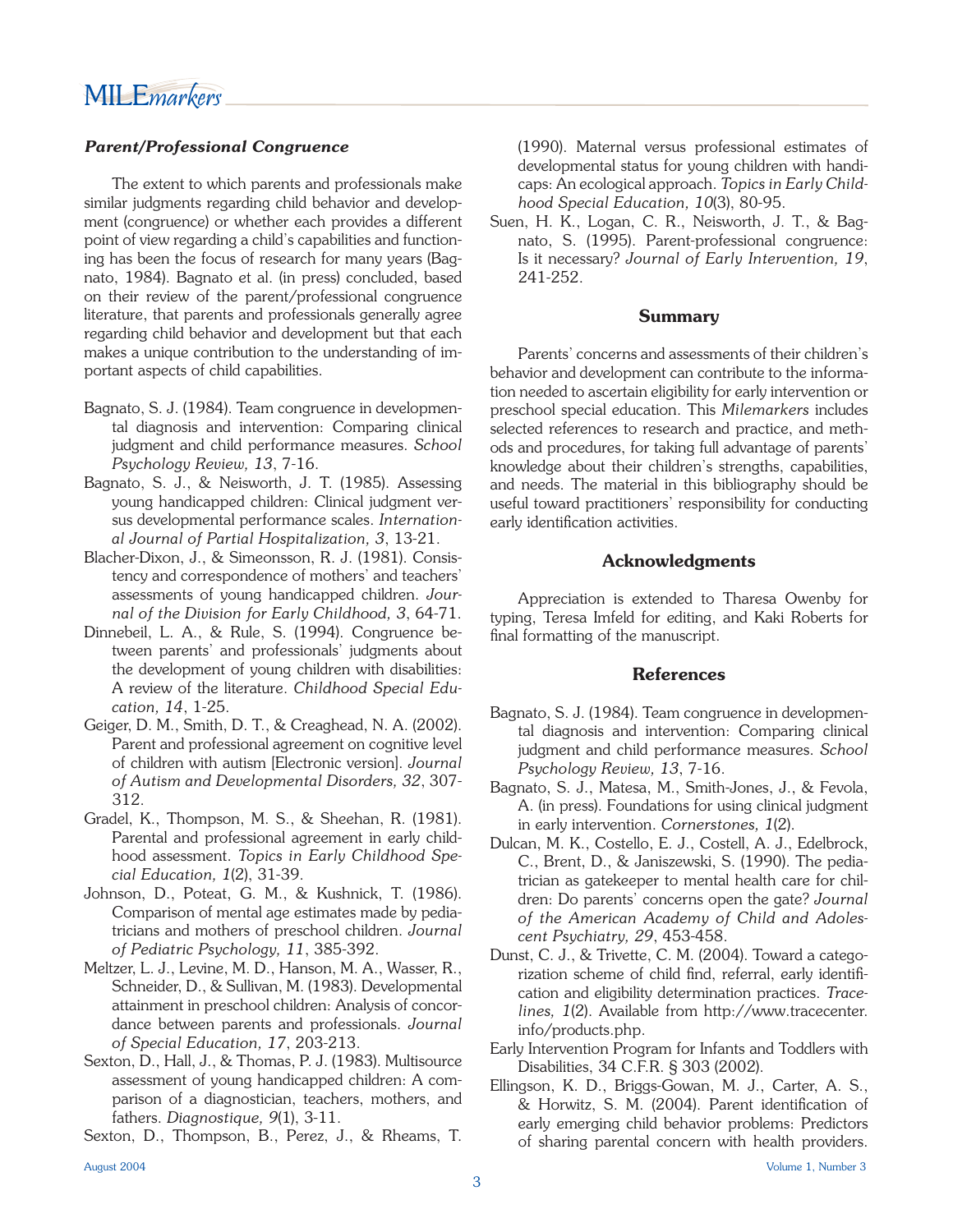MILE*markers* 

*Archives of Pediatrics and Adolescent Medicine, 158*, 766-772.

- Glascoe, F. P. (1998). *Collaborating with parents: Using parents' evaluation of developmental status to detect and address developmental and behavioral problems*. Nashville, TN: Ellsworth and Vandermeer Press.
- Glascoe, F. P. (1999). Using parents' concerns to detect and address developmental and behavioral problems. *Journal of the Society of Pediatric Nurses, 4*, 24-35.
- Glascoe, F. P., & Dworkin, P. E. (1995). The role of parents in the detection of developmental and behavioral problems. *Pediatrics, 95*, 829-836.

Glascoe, F. P., & MacLean, W. E. (1990). How parents

appraise their child's development. *Family Relations, 39*, 280-283.

Suen, H. K., Logan, C. R., Neisworth, J. T., & Bagnato, S. (1995). Parent-professional congruence: Is it necessary? *Journal of Early Intervention, 19*, 241-252.

#### **Authors**

 Carl J. Dunst, Ph.D., is Co-Principal Investigator of the Tracking, Referral and Assessment Center for Excellence (TRACE) and Research Scientist at the Orelena Hawks Puckett Institute in Asheville, North Carolina (dunst@puckett.org). Donna M. Snyder, B.A., is a Research Assistant at the Orelena Hawks Puckett Institute (dsnyder@puckett.org).